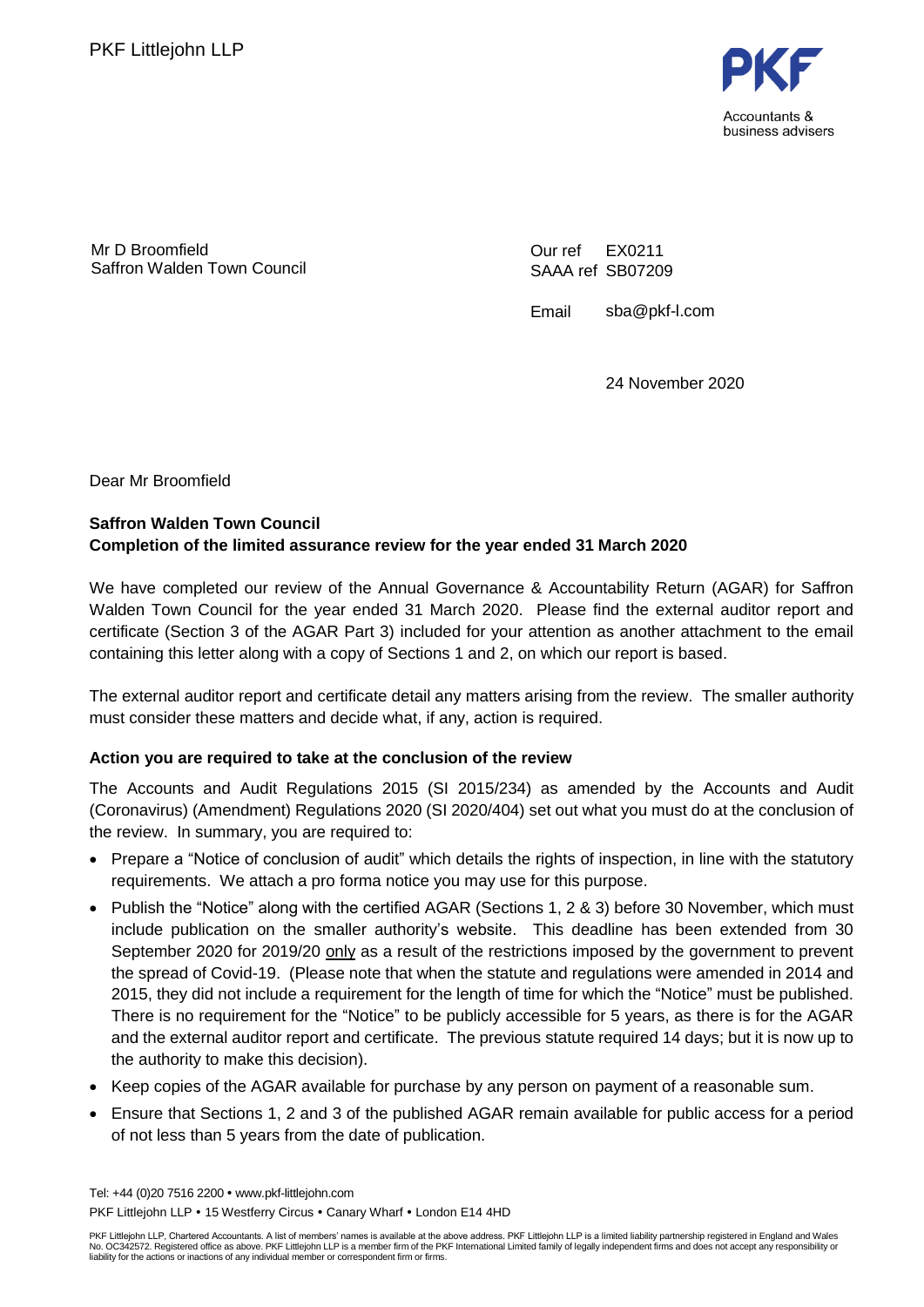#### **Fee**

We enclose our fee note for the review, which is in accordance with the fee scales set by Smaller Authorities' Audit Appointments Ltd. Please arrange for this to be paid **at the earliest opportunity.**

Additional charges are itemised on the fee note, where applicable. These arise where either:

- we were required to issue chaser letters and/or exercise our statutory powers due to a failure to provide an AGAR; or
- we had to seek clarification and/or correction to supporting documentation due to a mistake or omission by the smaller authority; or
- it was necessary for us to undertake additional work.

*Please return the remittance advice with your payment, which should be sent to:* **PKF Littlejohn LLP,**  Ref: Credit control (SBA), 5<sup>th</sup> Floor, 15 Westferry Circus, Canary Wharf, London, E14 4HD. Please include the reference EX0211 or Saffron Walden Town Council as a reference when paying by BACS.

### **Timetable for 2020/21**

The timetable for this year was exceptional due to the impact of Covid-19. Next year we plan to set a submission deadline for the return of the completed AGAR Part 3 and associated documents (or Certificate of Exemption) in the usual way and this is expected to be Thursday 1 July 2021. It is anticipated that the instructions will be sent out during March 2021, subject to arrangements for the 2020/21 AGARs and Certificates of Exemption being finalised by SAAA. Our instructions will cover any changes about which smaller authorities need to be aware.

The timetable amendments introduced as a result of the exceptional Covid-19 circumstances apply to 2019/20 only. The arrangements for next year are expected to revert to those set out in the Accounts and Audit Regulations 2015 but if there are any changes arising from updates to the statutory requirements, you will be notified in good time.

- The smaller authority must inform the electorate of a single period of 30 working days during which public rights may be exercised. This information **must be published at least the day before** the inspection period commences;
- The inspection period **must** include the first 10 working days of July 2021, i.e. 1 to 14 July inclusive. In practice this means that public rights may be exercised:
	- $\circ$  at the earliest, between Thursday 3 June and Wednesday 14 July 2021; and
	- o at the latest, between Thursday 1 July and Wednesday 11 August 2021.

As in previous years, in order to assist you in this process we plan to include a pro forma template notice with a suggested inspection period on our website. On submitting your AGAR and associated documentation, as was the case for this year, we will need you to either confirm that the suggested dates have been adopted or inform us of the alternative dates selected.

## **Feedback on 2019/20**

Please note that if you wish to provide feedback, our satisfaction survey template can be used, which is available on our website on this page: [https://www.pkf-l.com/services/limited-assurance-regime/useful](https://www.pkf-l.com/services/limited-assurance-regime/useful-information-and-links/)[information-and-links/](https://www.pkf-l.com/services/limited-assurance-regime/useful-information-and-links/)

Yours sincerely

 $QkF$   $LHlQ$   $LlP$ 

PKF Littlejohn LLP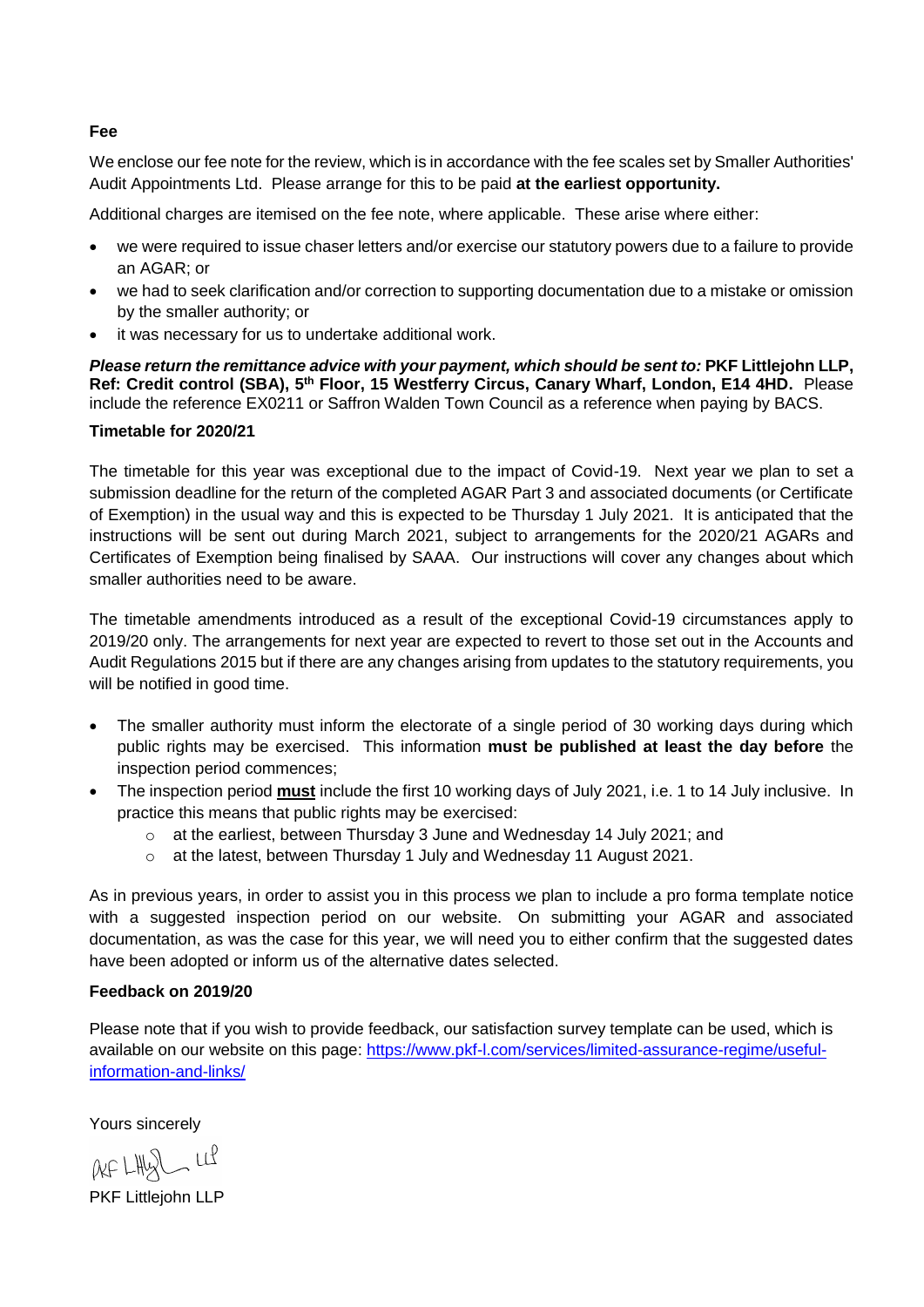## **Saffron Walden Town Council**

## **Notice of conclusion of audit**

## **Annual Governance & Accountability Return for the year ended 31 March 2020**

Sections 20(2) and 25 of the Local Audit and Accountability Act 2014

Accounts and Audit Regulations 2015 (SI 2015/234)

Accounts and Audit (Coronavirus) (Amendment) Regulations 2020 (SI 2020/404)

|                           |                                                                                                                                                                               | <b>Notes</b>                                                                                                                                                                                                                                                                                                                    |
|---------------------------|-------------------------------------------------------------------------------------------------------------------------------------------------------------------------------|---------------------------------------------------------------------------------------------------------------------------------------------------------------------------------------------------------------------------------------------------------------------------------------------------------------------------------|
| $\mathbf{1}$ .            | The audit of accounts for Saffron Walden Town Council for the year<br>ended 31 March 2020 has been completed and the accounts have been<br>published.                         | This notice and Sections 1, 2 & 3<br>of the AGAR must be published<br>by 30 November. This must<br>include publication on the<br>smaller authority's website.<br>The smaller authority must<br>decide how long to publish the<br>Notice for; the AGAR and<br>external auditor report must be<br>publicly available for 5 years. |
| 2.                        | The Annual Governance & Accountability Return is available for<br>inspection by any local government elector of the area of Saffron Walden<br>Town Council on application to: |                                                                                                                                                                                                                                                                                                                                 |
| (a)                       | <u> 1989 - Johann Stoff, amerikansk politik (d. 1989)</u>                                                                                                                     | (a) Insert the name, position and<br>address of the person to whom<br>local government electors should<br>apply to inspect the AGAR                                                                                                                                                                                             |
| (b)                       |                                                                                                                                                                               | (b) Insert the hours during which<br>inspection rights may be<br>exercised                                                                                                                                                                                                                                                      |
| 3.                        | Copies will be provided to any person on payment of $f_{\text{max}}$ (c) for each<br>copy of the Annual Governance & Accountability Return.                                   | (c) Insert a reasonable sum for<br>copying costs                                                                                                                                                                                                                                                                                |
| Announcement made by: (d) |                                                                                                                                                                               | (d) Insert the name and position of<br>person placing the notice                                                                                                                                                                                                                                                                |
| Date of announcement: (e) |                                                                                                                                                                               | (e) Insert the date of placing of the<br>notice                                                                                                                                                                                                                                                                                 |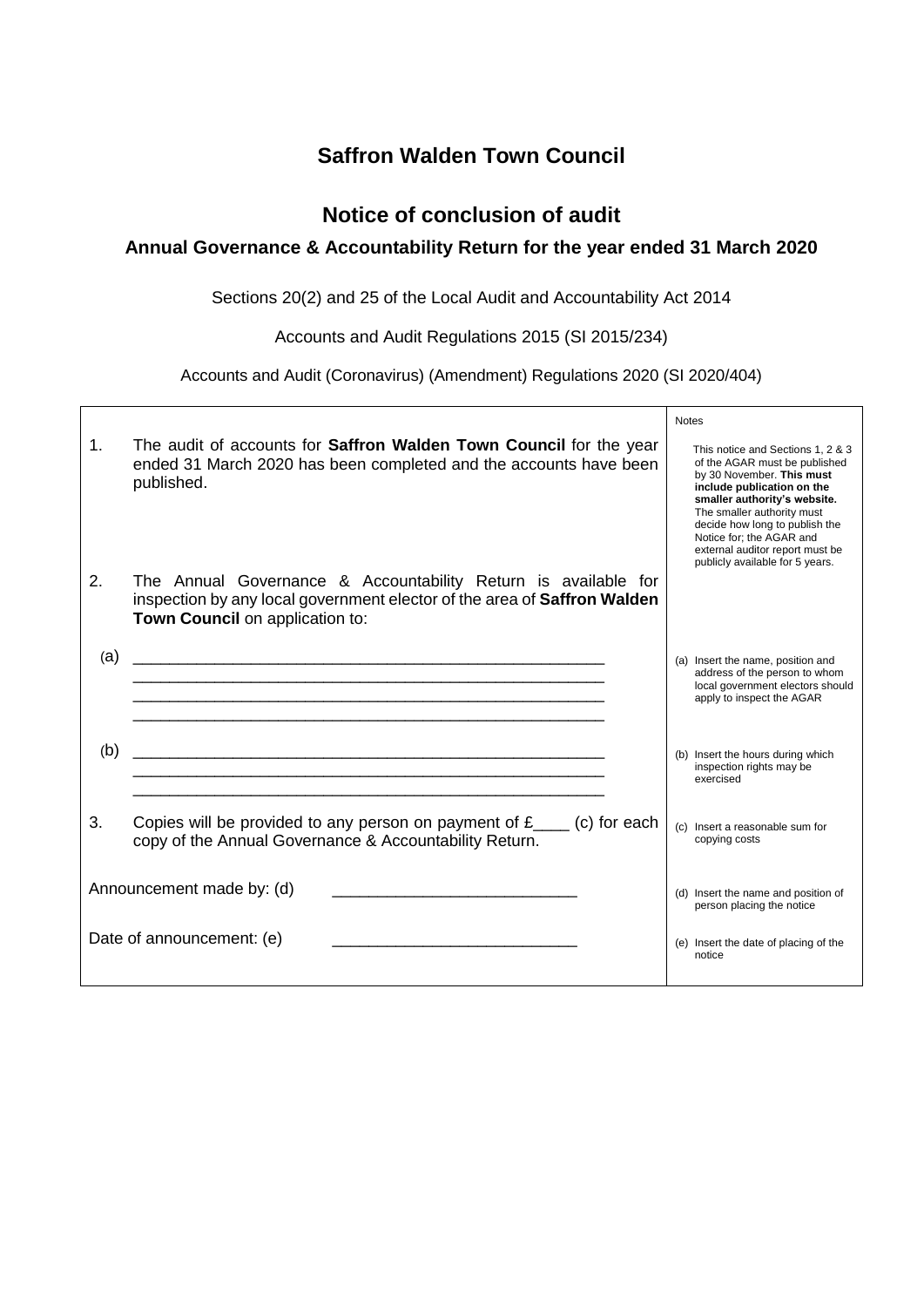

Mr D Broomfield Saffron Walden Town Council Our ref SAAA ref Invoice no: SB20203499 EX0211 SB07209 VAT no: GB 440 4982 50

Email [sba@pkf-l.com](mailto:sba@pkf-l.com)

24 November 2020

# **INVOICE**

Professional services rendered in connection with the following:

| Limited assurance review of Annual Governance & Accountability Return for year<br>ended 31 March 2020 | £2,000.00 |
|-------------------------------------------------------------------------------------------------------|-----------|
| Additional charges (where applicable) as detailed on attached appendix A                              | £0.00     |
| Additional fees (where applicable) as detailed by separate cover                                      | £0.00     |
| <b>TOTAL NET</b>                                                                                      | £2,000.00 |
| VAT @ 20%                                                                                             | £400.00   |
|                                                                                                       |           |

## TOTAL PAYABLE **EXAMPLE EXAMPLE EXAMPLE EXAMPLE EXAMPLE EXAMPLE EXAMPLE EXAMPLE**

## **PAYMENT IS DUE ON RECEIPT OF INVOICE**

**For payments by cheque, please return the remittance advice with your payment to: PKF Littlejohn LLP, Credit Control (SBA), 5 th Floor, 15 Westferry Circus, Canary Wharf, London E14 4HD**

**For payments by credit transfer, our bank details are:-**

**HSBC Bank plc Sort Code: 40-02-31 Account number: 11070797 Account Name: PKF Littlejohn LLP Please include EX0211 or Saffron Walden Town Council as the reference.**

**For account queries, contact [creditcontrol@pkf-l.com.](mailto:creditcontrol@pkf-l.com)**

Tel: +44 (0)20 7516 2200 www.pkf-littlejohn.com

PKF Littlejohn LLP . 15 Westferry Circus . Canary Wharf . London E14 4HD

PKF Littlejohn LLP, Chartered Accountants. A list of members' names is available at the above address. PKF Littlejohn LLP is a limited liability partnership registered in England and Wales<br>No. OC342572. Registered office a liability for the actions or inactions of any individual member or correspondent firm or firms.